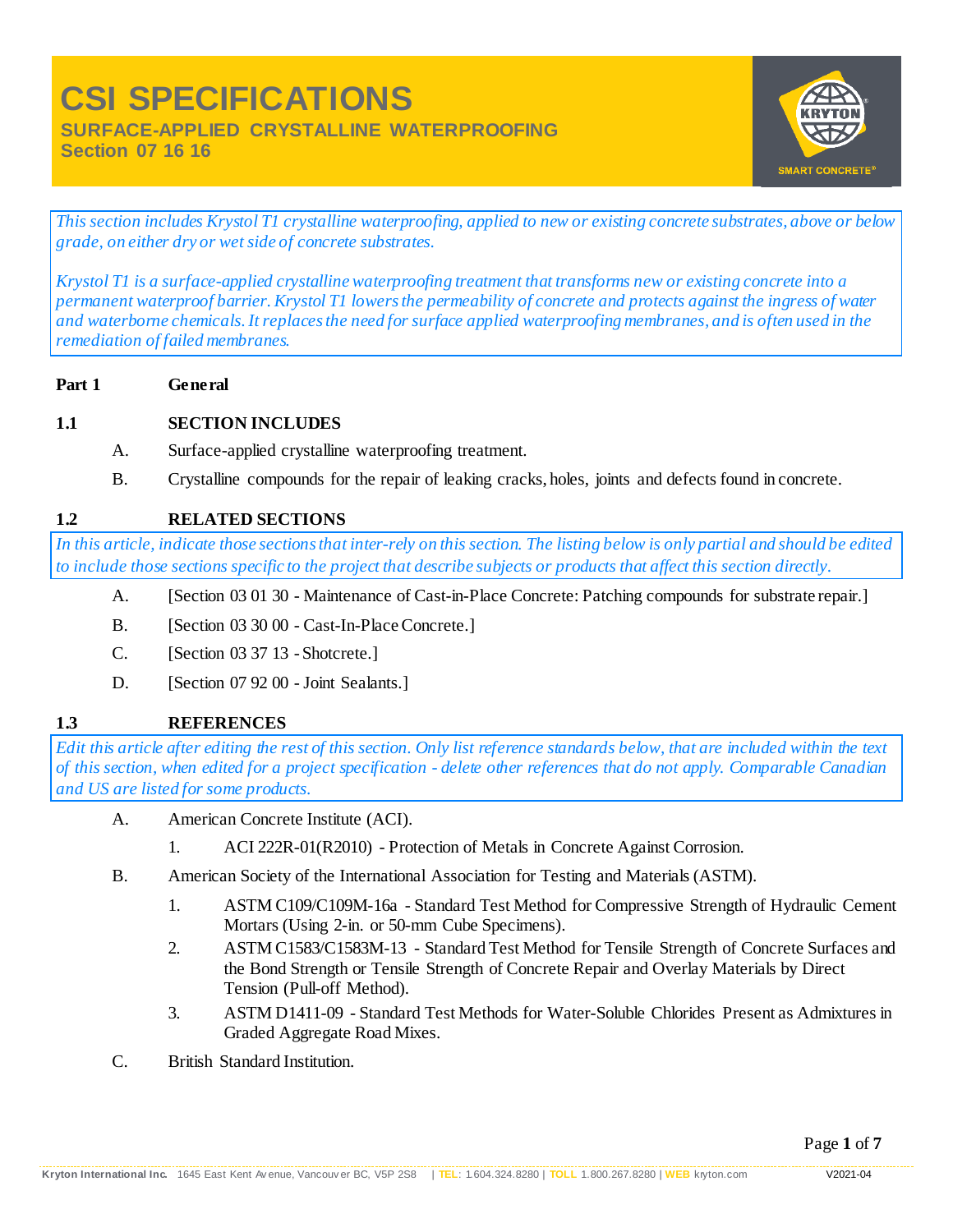- 1. BS EN 480-12:1998 Admixtures for Concrete, Mortar and Grout. Test Methods. Determination of the Alkali Content of Admixtures.
- 2. BS EN 12390-8:2009 Testing Hardened Concrete: Depth of Penetration of Water Under Pressure.
- D. German Institute for Standardization (DIN).
	- 1. DIN 1048 Part 5, Testing Concrete: Testing of Hardened Concrete WaterPermeability.
- E. International Concrete Repair Institute (ICRI).
- F. NSF International.
	- 1. NSF/ANSI Standard 61 Drinking Water System Components, Health Effects.
- G. U.S. Army Corps of Engineers (USACE).
	- 1. CRD C48-92 Standard Test Method for Water Permeability ofConcrete.

## **1.4 PERFORMANCE REQUIREMENTS**

- A. Permeability:
	- 1. When tested to BS EN 12390-8 or DIN 1048-5 at 0.5 MPa (72.5 psi) for 72 hours, permeability of treated concrete will be reduced by 51% over untreated concrete. Treated samples were cured for 28 days and treatment was mechanically removed from samples prior to testing.
	- 2. Passes USACE CRD C48 when tested at 1.38 MPa (200 psi) for 14 days. Permeability of treated concrete will be reduced by 90% over untreated concrete.
	- 3. When tested versus untreated sample to DIN 1048-5 and following 28 day curing period, depth of water penetration shall be reduced by 75%.
- B. Self-Sealing: Autogenous crack sealing of treated concrete for cracks with width of 0.5mm (0.02 inches) or greater when subjected to hydrostatic pressure of 0.44 MPa (65 psi).
- C. Chloride Resistance: When tested to ASTM D1411, the waterproofing treatment shall improve concrete resistance to chlorides below limits require by ACI 222R and demonstrate chloride ion reduction of84% at 15 mm penetration depth and 83% at 10 mm penetration depth; performance shall be verified by independent testing. Treated samples were cured for 28 days and treatment was mechanically removed from samples prior to testing.
- D. Sulfate Resistance: The waterproofing treatment shall improve concrete resistance to sulfates by reducing permeability without affecting compressive strength; performance shall be verified by independent testing.
- E. Potable Water Containment: Products of this Section shall be certified to NSF/ANSI Standard 61 for use with potable water.

# **1.5 ADMINISTRATIVE REQUIREMENTS**

- A. Section [01 31 00]: Project management and coordination procedures.
- B. Pre-Installation Conference:
	- 1. A meeting shall be held prior to placement of waterproofing treatment and concrete with the Contractor, forming contractor, finisher, waterproofing installer, and Owner's testing agency and the Consultant [and waterproofing manufacturer's representative] in attendance to verify and review the following: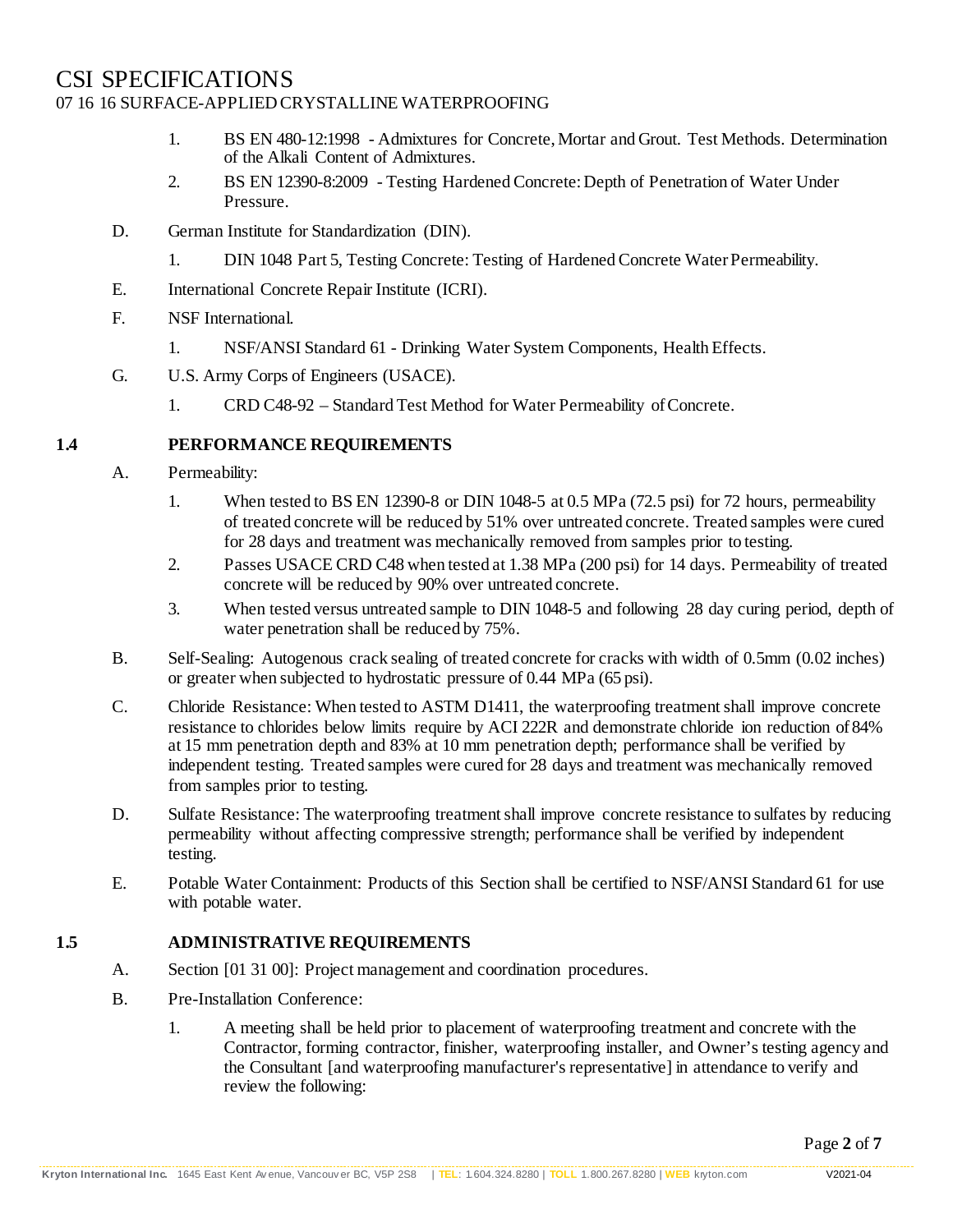- 1. Project requirements for waterproofing as set out in Contract Documents.
- 2. Manufacturer's product data.
- 3. Applicable application instructions which focuses on this project's specific requirements.
- 4. Substrate conditions and procedures for substrate preparation and waterproofing installation.

#### **1.6 SUBMITTALS FOR REVIEW**

- A. Section [01 33 00]: Submission procedures.
- B. Product Data: Manufacturer's product data and general recommendations for waterproofing applications.
- C. Independent Test Reports: Provide reports certifying compliance of waterproofing products with specified performance requirements.

#### **1.7 SUBMITTALS FOR INFORMATION**

*The following submittals are for information only.*

- A. Section [01 33 00]: Submission procedures.
- B. Installation Data: Manufacturer's special installation requirements.
- C. Qualification Statements:
	- 1. Written notice from installer confirming project experience.

#### **1.8 CLOSEOUT SUBMITTALS**

*The following submittals are for project close-out purposes.*

- A. Section [01 78 10]: Submission procedures.
- B. Warranty Documents: Manufacturer's warranty documentation for specified coverage executed in the Owner's name.

#### **1.9 QUALITY ASSURANCE**

- A. Source Quality Control: Obtain all waterproofing products from a single manufacturer including construction joint details and leak repair products.
- B. Manufacturer:
	- 1. Company specializing in manufacturing the Products specified in this section with minimum [twenty-five (25)] years [documented] experience.
- C. Installer:
	- 1. Company specializing in performing the work of this section with minimum [three (3)] years documented experience.

#### **1.10 DELIVERY, STORAGE, AND PROTECTION**

- A. Section [01 61 00]: Transport, handle, store, and protect products.
- B. Deliver packaged waterproofing materials in original undamaged containers, with manufacturer's labels and seals intact.
- C. Store materials in dry environment at a temperature above 7 degrees C (45 degreesF).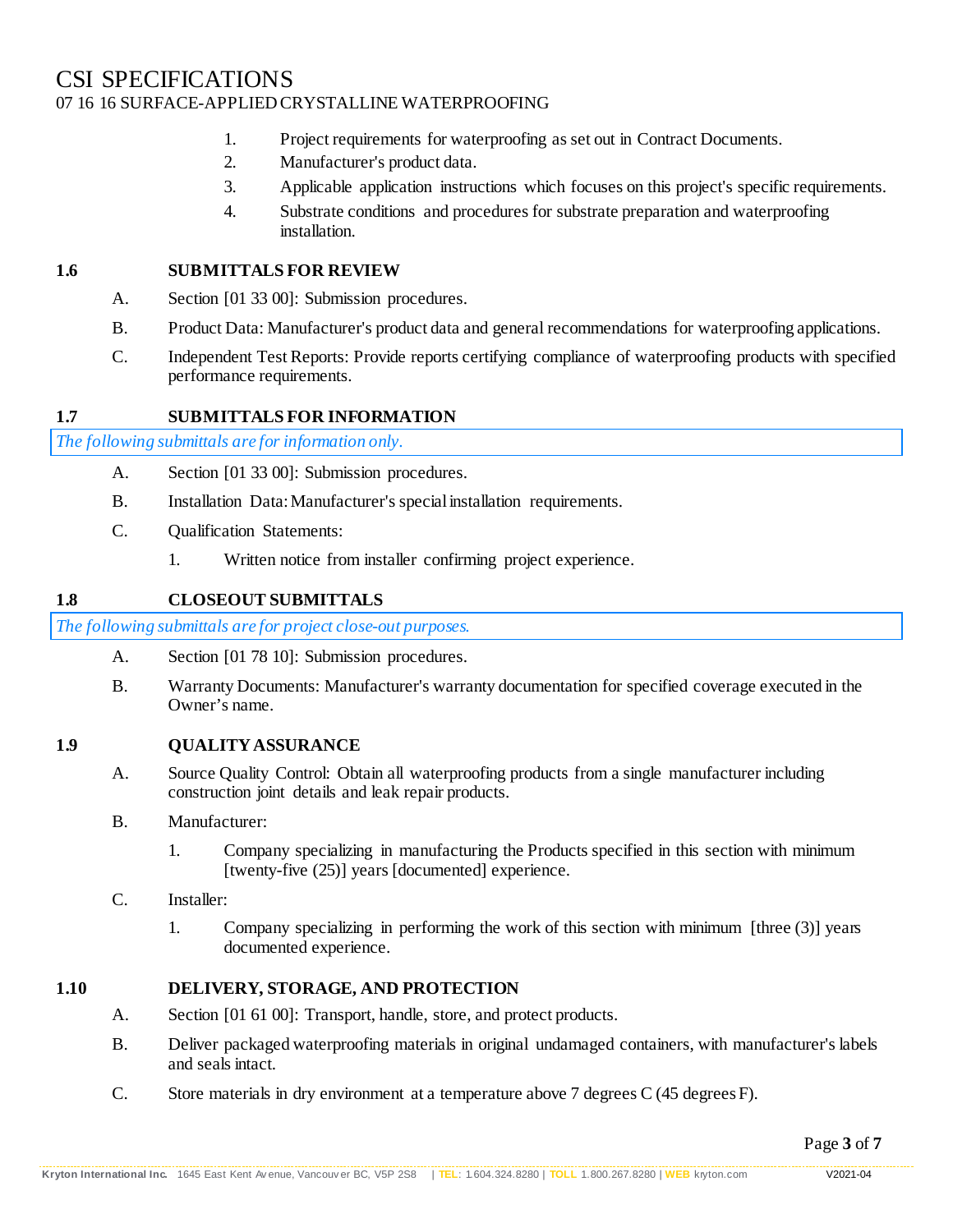D. Do not use materials stored past manufacturers recommended shelf life.

#### **1.11 ENVIRONMENTAL REQUIREMENTS**

A. Application should not be made when the surface temperature is below 4 degrees C (40 degreesF).

#### **1.12 WARRANTY**

- A. Section [01 78 10]: Warranties.
- B. Manufacturer's Warranty: Provide warranty limited to waterproofing materials for a period of [ten (10)] years from date of Substantial Performance of the Work.

#### **Part 2 Products**

#### **2.1 MANUFACTURERS**

- A. Manufacturer Basis of Design:
	- 1. Kryton International Inc. Phone: 604.324.8280 E-mail: [info@kryton.com](mailto:info@kryton.com) Website: [www.kryton.com](http://www.kryton.com/)
- B. Substitutions: Not permitted.

#### **2.2 WATERPROOFINGMATERIALS**

- A. Crystalline Surface-Applied Waterproofing: dry powder mixed with water.
	- 1. Working Time  $(20^{\circ}C/68^{\circ}F, 50\%$  RH): 30 minutes.
	- 2. Performance Properties:
		- 1. Pull off Strength (ASTM D4541): 3.1 MPa (450 psi).
	- 3. Shape of crystal: The shape of the crystal when observed under 30x magnification will be long and needle shaped allowing them to grow deeper and pack more tightly.
	- 4. Acceptable Product: Krystol T1.
- B. Water: Potable, clean, free fromsalt.

#### **2.3 MIXES**

- A. Mix ingredients in clean containers to achieve performance requirements specified.
- B. Mix only quantities that can be applied before mixture begins to set, in accordance with manufacturer's written recommendations.

#### **2.4 ACCESSORIES**

- A. Water Stop Plug: Fast-setting, dry powdered, hydraulic cement compound for concrete leak repair and patching.
	- 1. Working Time (20°C/ 68°F, 50% RH): 1 minute.
	- 2. Hardening Time (20°C/ 68°F, 50% RH): 2 minutes
	- 3. Performance Properties: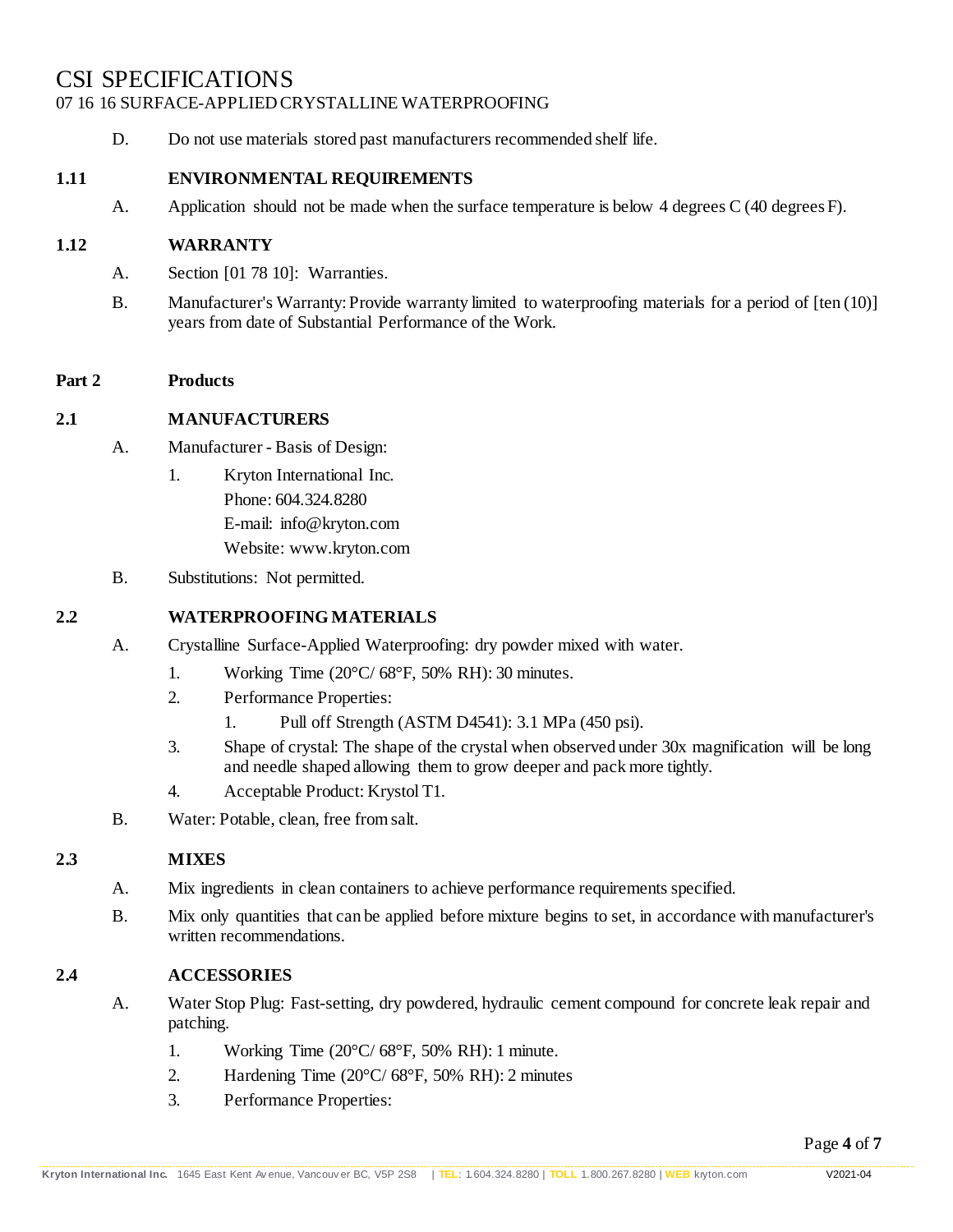- 1. Compressive strength (ASTM C109): 50 MPa (7250 psi) @ 7 days
- 4. Acceptable Product: Krystol Plug.
- B. Repair Grout: Fast-setting, dry powdered, non-shrink, fiber reinforced, crystalline waterproof cement compound for concrete leak repair and patching.
	- 1. Working Time (20°C/ 68°F, 50% RH): 30 minutes.
	- 2. Hardening Time (20°C/ 68°F, 50% RH): 60 minutes
	- 3. Performance Properties:
		- 1. Hydrostatic head resistance: 140 m (460 ft.)
		- 2. Compressive strength (ASTM C109):
			- 1. 24 MPa (3480 psi) @ 24 hrs
			- 2. 30 MPa (4351psi) @ 7 days
			- 3. 35 MPa (5076 psi) @ 28 days
			- 4. 40 MPa (5801psi) @ 56 days
		- 3. Pull off Strength (ASTM C1583): 2.8 MPA (400 psi).
	- 4. Acceptable Product: Krystol Repair Grout.

#### **Part 3 Execution**

## **3.1 EXAMINATION**

- A. Section [01 70 00]: Verify existing conditions before starting work.
- B. Verify that concrete surfaces are sound and clean, and that form release agents and materials used to cure the concrete are removed prior to applying waterproofing treatment.
- C. Examine surfaces that are to receive waterproofing treatment for formwork tie holes and structural defects such as honeycombing, rock pockets, faulty construction joints and cracks.

# **3.2 PREPARATION**

- A. Concrete surfaces must be clean and free of paint, sealers, form release agents, curing compounds, dirt, laitance or any other contaminates.
- B. Prepare the surface by high pressure water blasting (minimum 3,000 psi), scarifying, shot blasting or sand blasting to remove loose concrete and surface contaminates.
- C. Repair leaking cracks or joints in accordance with manufacturer's written instructions and asfollows:
	- 1. Chase the length of joints and cracks. Provide rectangular-shaped chase that is 40 mm (1.5 inch) deep x 25 mm (1 inch) wide.
	- 2. Use water stop plug to stop water leakage.
	- 3. Use repair grout to completely fill the chase flush with adjacent surfaces.
- D. Repair form-tie holes, rock pockets, honeycombing, cracks and other concrete defects in accordance with manufacturer's written instructions and as follows:
	- 1. Rout out defective areas to sound concrete. Leave edges square, do not featheredge.
	- 2. Remove loose material and saturate with water.
	- 3. If defect is actively leaking, install water stop plug to a maximum depth of 1/3 of the defect.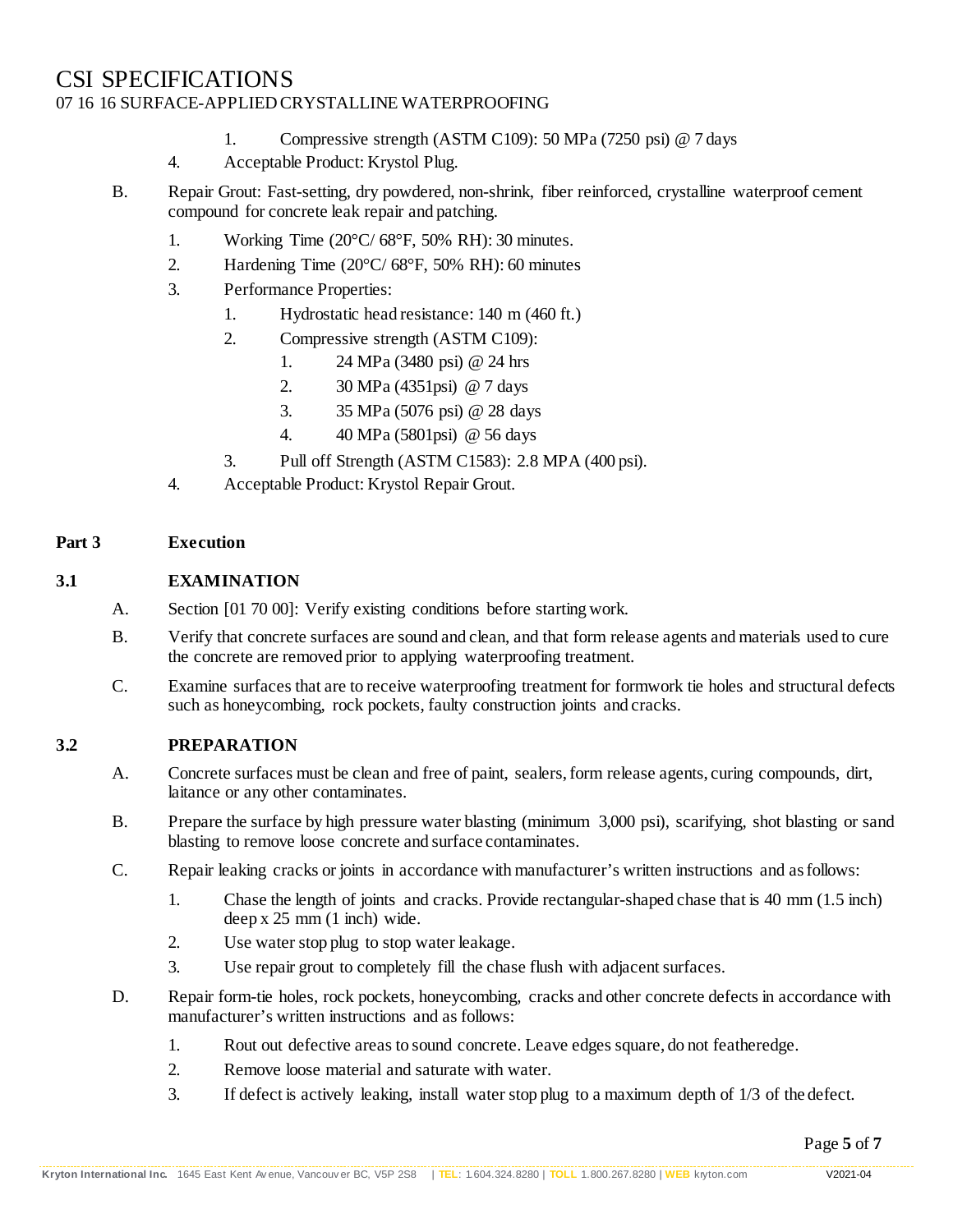4. Fill defect with repair grout.

## **3.3 APPLICATION - WATERPROOFING**

- A. Saturate the surface by high pressure water blasting. Remove all standing water so the surface is saturated-surface-dry (SSD) condition.
- B. Apply crystalline waterproofing uniformly at a coverage of 1.2 kg/m2 (2.2 lb/yd2) to concrete surfaces following manufacturers written instructions.
- C. Curing:
	- 1. Wet cure waterproofing treatment for at least three (3) days and in accordance with manufacturer's written instructions.
	- 2. Cover the waterproofing with tarps or plastic to prevent water loss due to evaporation.
	- 3. Wet curing should begin when waterproofing has hardened enough not to be damaged by the application of curing water, usually 6-24 hours depending on conditions.
	- 4. Do not allow water to pool on the surface during the first 24 hours or until the waterproofing is hard.
	- 5. Keep protective coverings in place during the curing period to retain moisture.
	- 6. Protect from frost, rain and traffic for at least 24 hours. Heavy traffic must be avoided during the curing period.

# **3.4 FIELD QUALITY CONTROL**

*Only include this article if special field inspection services are required.*

- A. Section [01 45 00]: Field [inspection] [and testing].
- B. Provide free access to Work and cooperate with appointed firm.
- C. Do not conceal installed waterproofing treatment before review by Consultant [and waterproofing manufacturer's representative].
- D. If leaks are discovered, verify with manufacturer whether time period for self-sealing properties of the treated concrete has been exceeded. Make repairs as recommended by the manufacturer and repeat test until no leaks are observed.

# **3.5 CLEANING**

*This article is intended to supplement cleaning requirements specified in Division 01 sections. Edit this article to supplement Division 01 statements.*

- A. Section [01 74 00]: Cleaning installed work.
- B. Clean spillage and soiling from adjacent surfaces using manufacturer recommended cleaning agents and procedures.

#### **3.6 PROTECTION OF FINISHEDWORK**

- A. Section [01 78 40]: Protecting installed work.
- B. Protect completed waterproofing from damage after application.
- C. Backfill:
	- 1. Do not backfill for at least thirty-six (36) hours after application of waterproofing.